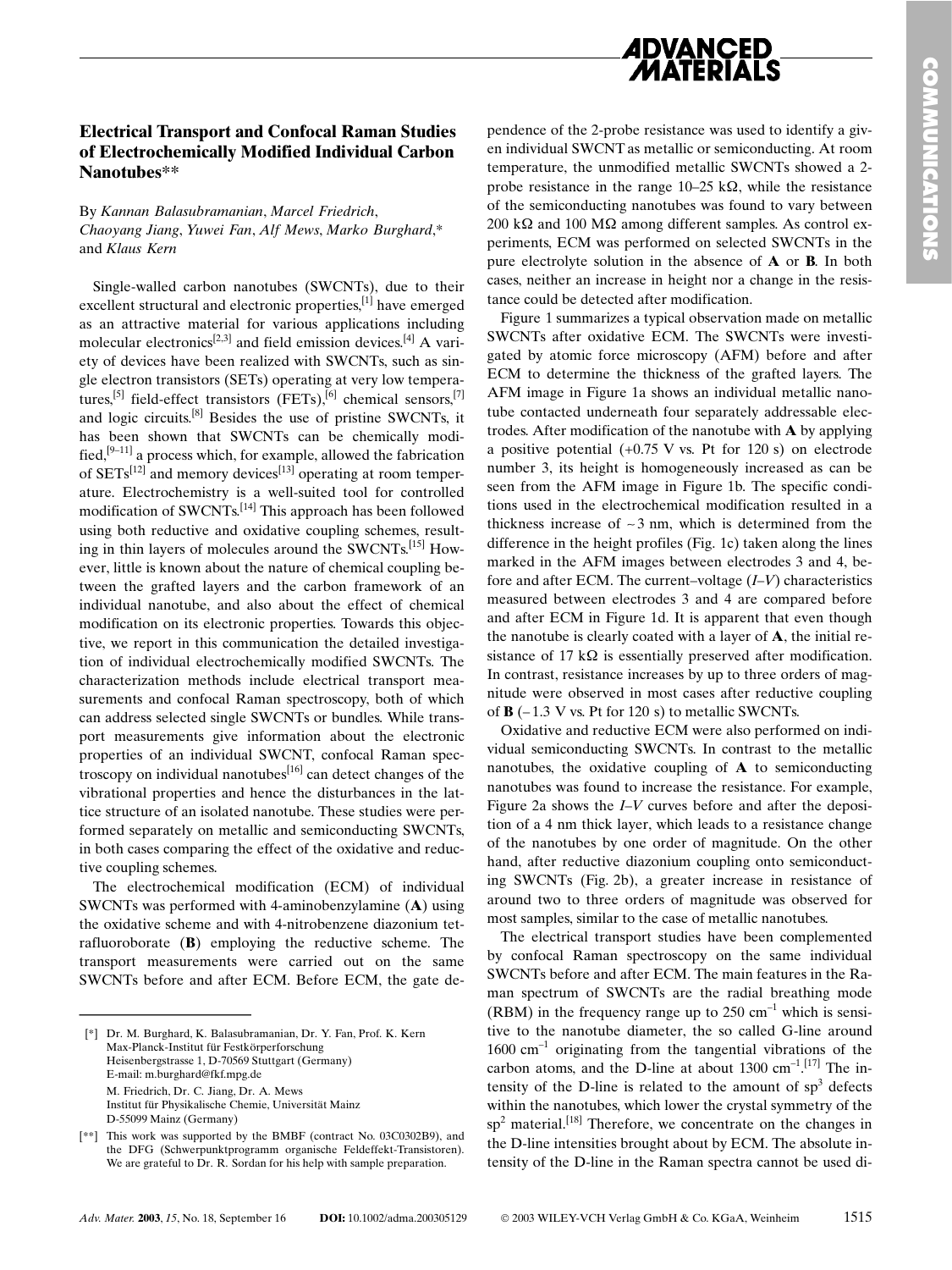

Fig. 1. Oxidative ECM of an individual metallic SWCNT with A: a) AFM image of the SWCNT lying below the electrodes numbered 1 to 4 before ECM. b) AFM image of the same region after ECM on electrode 3 with  $A$  (+0.75 V vs. Pt, 120 s). c) Comparison of the height of the SWCNT before and after ECM along the line marked in the AFM images. d) Current-voltage  $(I-V)$  curves of the SWCNT before and after ECM between electrodes 3 and 4.



Fig. 2. ECM on semiconducting SWCNTs: a) *I-V* curve of a semiconducting SWCNT before and after oxidative ECM with 4-aminobenzylamine. b)  $I-V$  curve of another semiconducting SWCNT before and after reductive ECM with 4-nitrobenzene diazonium salt.

rectly for comparison, since the amount of light falling on the SWCNT can be different at different instances, due to the finite size of the diffraction-limited spot. Hence, we focus here on the effect of ECM on the relative intensity of the D-line with respect to the G-line to gain a qualitative measure of the structural disturbance of the SWCNTs. In order to distinguish metallic from semiconducting nanotubes, we made use of the selective resonant enhancement of the Raman signal. For the samples investigated in this work a wavelength of 514.5 nm was used to excite mainly the semiconducting SWCNTs while the metallic SWCNTs were resonantly excited at a wavelength of 647.1 nm.  $[19]$  As an illustration of the applied method, Figures 3a and b show the AFM and confocal G-line Raman images of the same SWCNTs (-bundles) before ECM. Since the Raman image was obtained by excitation with 647.1 nm, the visible objects correspond to either individual metallic nanotubes or bundles that contain at least one metallic nanotube.

After ECM and topological characterization by AFM, the confocal Raman imaging was repeated and the spectra were taken at the same locations as before. The Raman spectra of the metallic nanotube marked " $x$ " in Figures 3a,b are compared before and after modification in Figure 3c. It is clear that there is only a negligible change in the relative intensity of the G- and D-lines. Moreover, within the accuracy of the



Fig. 3. Characterization of SWCNTs modified by oxidative ECM through confocal Raman spectroscopy: a) AFM image of the sample showing an electrode and the SWCNTs (8  $\mu$ m × 8  $\mu$ m); b) a confocal G-line Raman image (10  $\mu$ m × 10  $\mu$ m) of the same sample taken with an excitation wavelength of 647.1 nm. The electrode structure is drawn in white, the background appears dark blue and the SWCNTs appear as light blue to red regions; c) Raman spectra showing the D-line and G-line of the SWCNT marked x before and after ECM. The changes in the intensity and shift in the frequency of these two features are negligible in this case.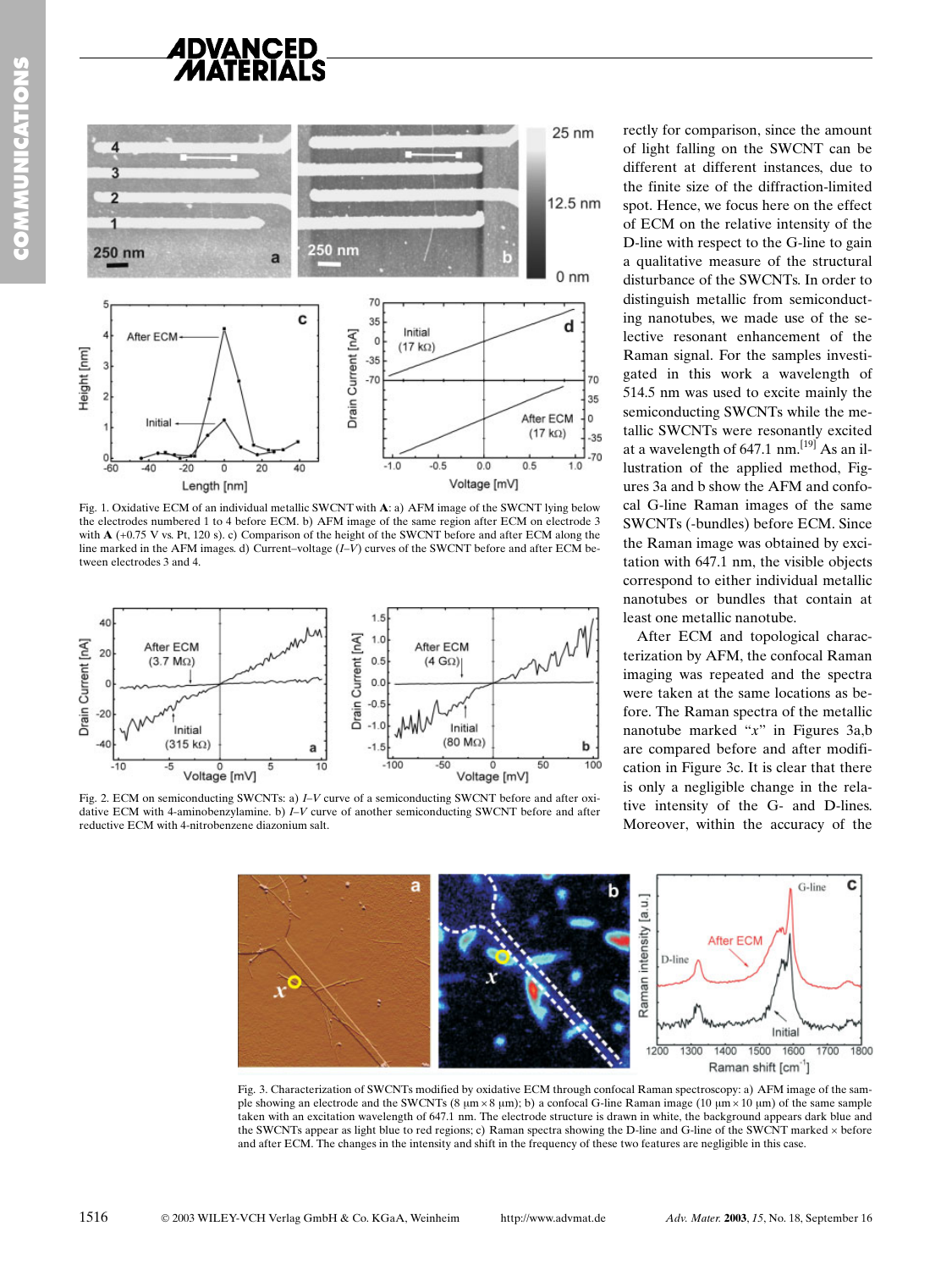experimental setup, no shift in the Raman frequencies was observable. The same series of measurements have also been carried out on semiconducting SWCNTs ( $\lambda_{\rm exc}$  = 514.5 nm). Also in this case neither a change in the D- to Gline intensity ratio, nor a shift in the frequency could be observed.

Different behavior was observed in the Raman spectra for the reductive diazonium coupling to the nanotubes. Figures 4a,b show typical spectra before and after reductive ECM observed on metallic ( $\lambda_{\rm exc}$  = 647.1 nm) and semiconducting SWCNTs  $(\lambda_{\rm exc} = 514.5 \text{ nm})$  re-



Fig. 4. a) Raman spectra of a metallic SWCNT before and after reductive ECM, acquired with the excitation wavelength of 647.1 nm. b) Raman spectra of a semiconducting SWCNT before and after reductive ECM, with an excitation wavelength of 514.5 nm. The D-line is found to be stronger than the G-line after the modification in both cases

spectively. It is clear that the relative intensity of the D-line is strongly increased upon chemical modification in both cases.

In order to obtain a more detailed overview of the effect of the two types of ECM on the various SWCNTs, a statistical analysis of the changes in the relative D-line intensities was carried out. For that purpose, we calculated the Raman intensity quotient by dividing the relative D-line intensities after and before ECM  $([I_D/I_G]^{after}/[I_D/I_G]^{before}$ ; where  $I_D$  and  $I_G$  are the intensities of the D-line and G-line respectively). For the sake of comparison, we have also analyzed the intensity quotients of several non-contacted nanotubes, which have been exposed to the same chemicals without applying a potential. The intensity quotients of these non-contacted SWCNTs had a mean value close to 1. For the metallic SWCNTs modified by oxidative amine  $(A)$  coupling, a narrow distribution around a mean value of  $\sim$  1.5 was obtained. The reductive diazonium (B) coupling, in contrast, resulted in a broad distribution of intensity quotients, ranging between 1 and 20 centered around

a mean value of  $\sim$ 8. Similar results were obtained on the semiconducting SWCNTs.

In view of the results presented above, we conclude that upon oxidative ECM with A the SWCNTs remain electronically unchanged, which suggests that no bonds are broken upon modification. Hence, we assume that the coating by the grafted films takes place via electropolymerization of the amine<sup>[20]</sup> without the formation of covalent bonds between the oxidatively created radicals and the nanotubes (Fig. 5a). In agreement with the preserved electrical properties, the unaffected Raman spectra of the modified metallic SWCNTs reveal that no structural deterioration of the nanotubes occurs under the oxidative grafting of the layers.

The increase in resistance upon oxidative ECM of semiconducting SWCNTs-which is not observed for the metallic nanotubes—can be explained by considering the fact that SWCNTs contacted by noble metal electrodes behave as p-type semiconductors<sup>[21]</sup> where the conductivity can be re-



Fig. 5. Reaction schemes for a) oxidative ECM with **A** and b) reductive ECM with **B**. The broken line in part (a) indicates the formation of electropolymerized layers of A on the SWCNT without the creation of a chemical bond. In case of ECM with **B**, the experimental data give a strong indication of the formation of a chemical bond with the nanotube (bold line).